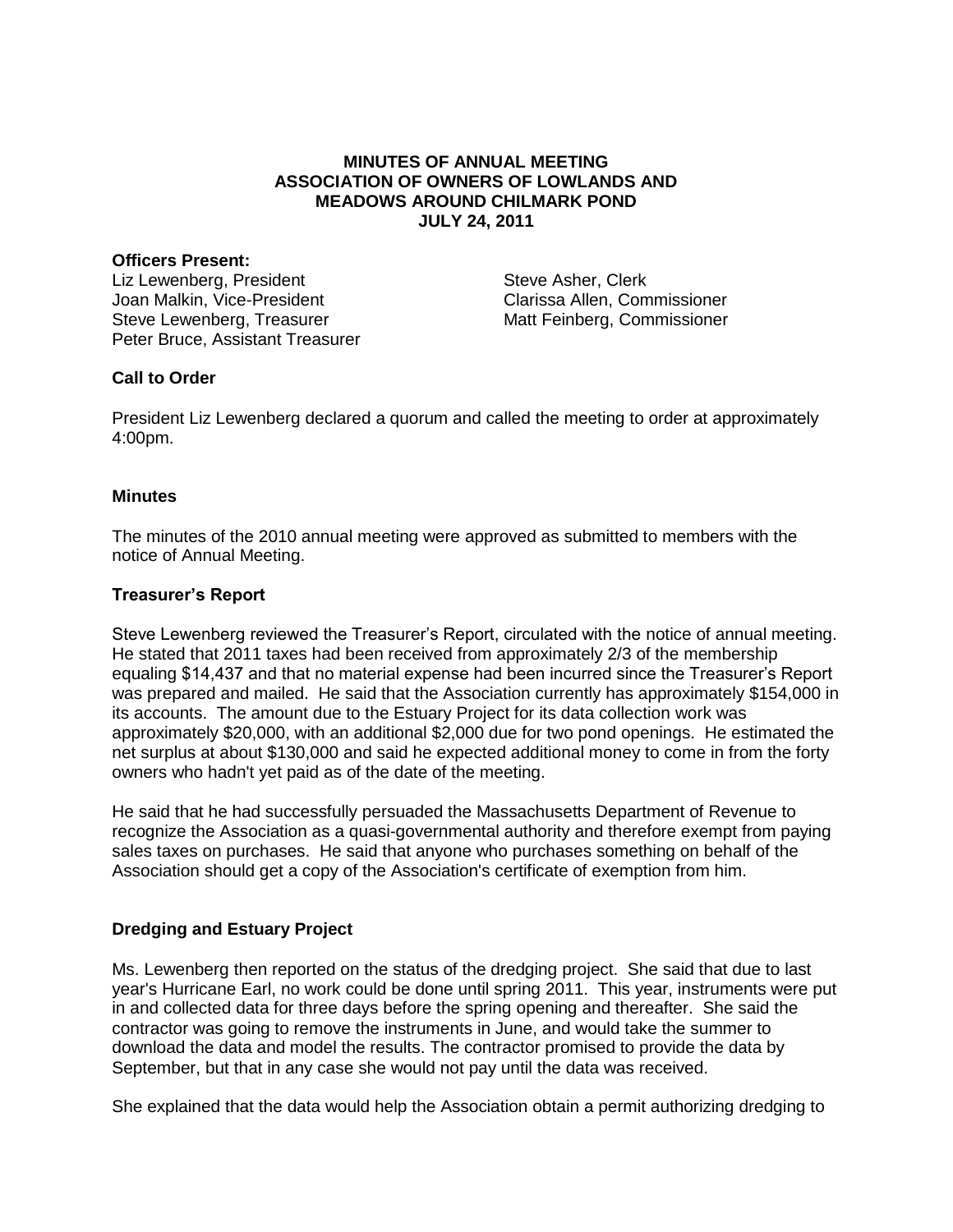make the Pond deeper and healthier. Peter Bruce had identified a civil engineering firm that will use the data to help us decide where and how to dredge and the cost. The survey would map the depths off the Upper and Lower Pond and flow patterns, so the engineering firm could project what was likely to happen if a particular place were to be dredged. There had been discussion about renting Nessie, a floating dredge used in Edgartown Great Pond, but had been informed that it cost \$500,000 for Nessie to dredge Sengekontacket Pond. She estimated that the cost of the permitting process alone to be around \$50,000. She would continue to work on this project after her term as President ends.

Alan Dworsky asked whether Nessie could be trucked to Chilmark Pond, rather than floated. Ms. Lewenberg responded that she had been given conflicting answers to that question.

Ronald Dworkin asked how valid the data collected would be in terms of accurately predicting what will happen if the dredging project is carried out. Mr. Bruce responded that the small-scale dredging projects carried out ten or fifteen years ago, primarily a channel through the sand bar, had not lasted more than a few years. He said those projects taught us that we needed to have a major project to achieve a long-term outcome, but there were no guarantees with any given dredging project.

Ms. Malkin said that Mr. Bruce would review the model prepared by the engineers from the data to determine how plausible it seemed. Mr. Bruce added that the model may not offer firm predictions as to outcome, but rather how much would be removed and where. Ms. Malkin noted that the disposal of the dredged material would be included in the engineer's cost estimate.

Discussion followed, in which Ms. Lewenberg and Mr. Bruce stated that no one could guarantee that any dredging project would provide a long-term solution. In particular, Mr. Bruce noted that a major hurricane that breached the Pond could cause sand to wash back into the dredged area.

Ms. Malkin said that the chief purpose of the Association was to protect the health of the Pond, and that as the Pond gets shallower, it becomes hotter, less healthy, and stagnant. Ms. Lewenberg noted that a deeper Pond would lead to greater biodiversity. Ms. Malkin said that the issue of dredging had nothing to do with recreation or beach access.

# **Water testing**

Ms. Lewenberg reported that the Association had gotten various results form the water testing as to the safety of the Pond, but that it was not clear which if any of the results were valid, so the Association has stopped the water testing program. She added that both the Land Bank and the Town of Chilmark continued to test the Pond's water quality, which she said should be sufficient. She was disconcerted to learn that some of the results could have been due to contaminated equipment at the testing lab.

### **Other business**

Ms. Lewenberg reported that the Pond Association had to abandon the idea of growing oysters in the Pond to improve water quality, because the Town concluded that some poachers might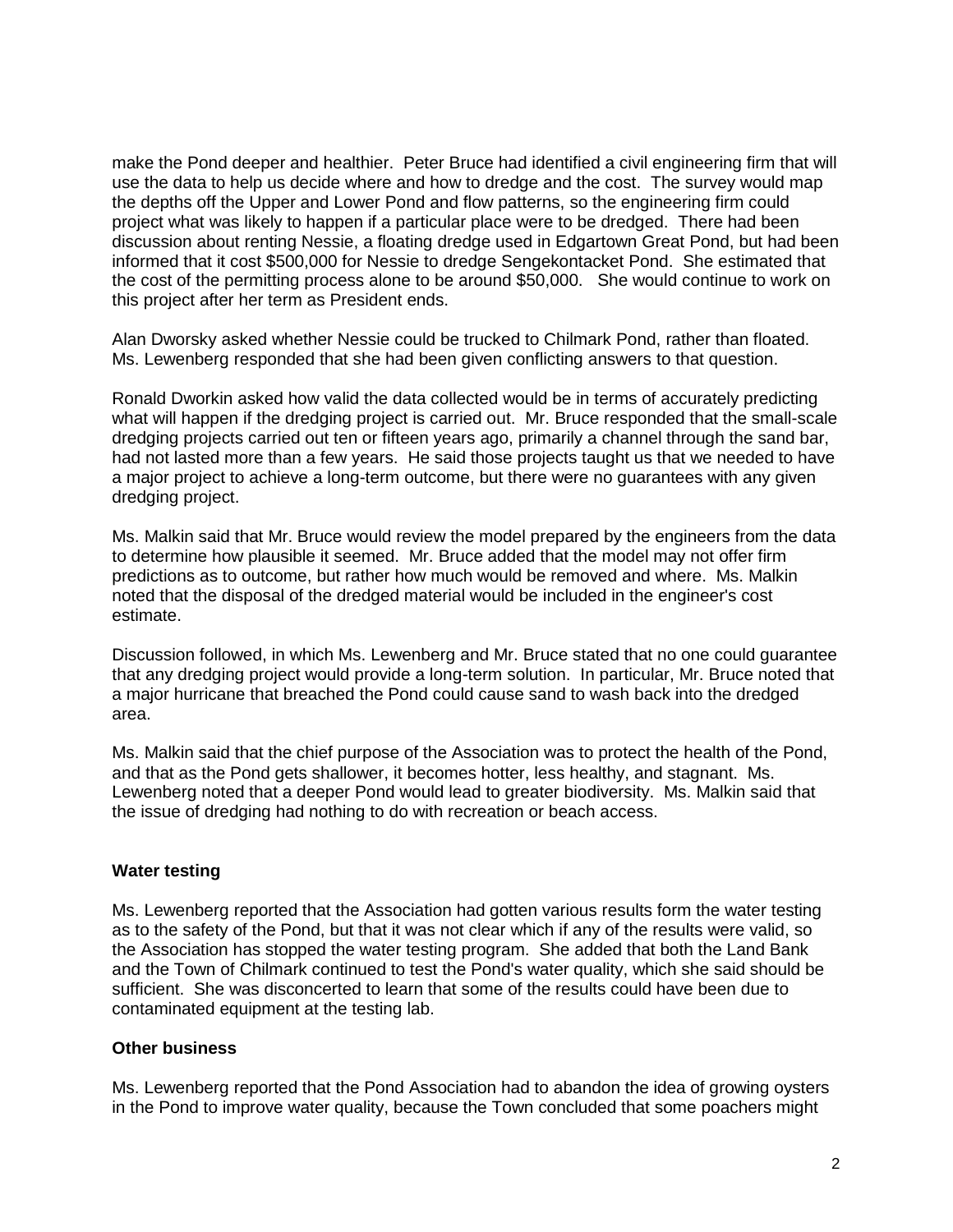be tempted to eat the oysters even if they had been told they were not safe to eat. She said the Association would look into seeding mussels as an alternative.

In response to a question regarding a bill introduced in the Massachusetts Legislature that would in effect declare barrier beaches between great ponds and the ocean to be public property regardless of private access rights to those beaches, Ms. Malkin said that the Association would not take a position on the bill because it did not relate to the Association's purpose of draining the Pond, but that individuals could seek to influence the bill's progress whether individually or as a group. Ms. Lewenberg said that the extinguishment of private beach rights would reduce the Town's property tax base. Mr. Dworkin questioned whether the legislation would be constitutional.

#### **Election of Commissioners and Officers**

Ms. Lewenberg stated that the Executive Committee had recommended the election of Joan Malkin as President and Peter Bruce as Vice-President and the re-election of all other officers. She also stated that Clarissa Allen and Matt Feinberg did not want to be nominated for another term as Commissioner, but that Bill Randol was willing to serve for another year. Accordingly, she opened the floor to nominations.

Nominations were made and seconded for Martha Cottle and Steve Lewenberg as Commissioners and for the slate of officers recommended by the Executive Committee.

In response to questions, Mr. Lewenberg stated that among the duties of the Commissioners was reviewing the appropriate placement of measuring stakes in the Upper and Lower Ponds. He said that Kent Healy would take measurements and advise as to the appropriate location for the Upper Pond stake.

After nominations were closed, discussed ensued and upon motion duly made and seconded, it was unanimously

- VOTED: That Martha Cottle, Stephen Lewenberg, and William Randol be and each hereby is elected as a Commissioner of the Association.
- VOTED: That each of the following persons be and hereby is elected to the office set forth next to his or her name:

Joan Malkin, President Peter Bruce, Vice-President Steve Lewenberg, Treasurer Steve Asher, Clerk

### **Authorization of Borrowings**

Mr. Lewenberg then asked for the routine annual motion to permit borrowing for emergency purposes. He said money would not be borrowed under this authorization for dredging. After discussion, upon motion duly made and seconded, it was unanimously